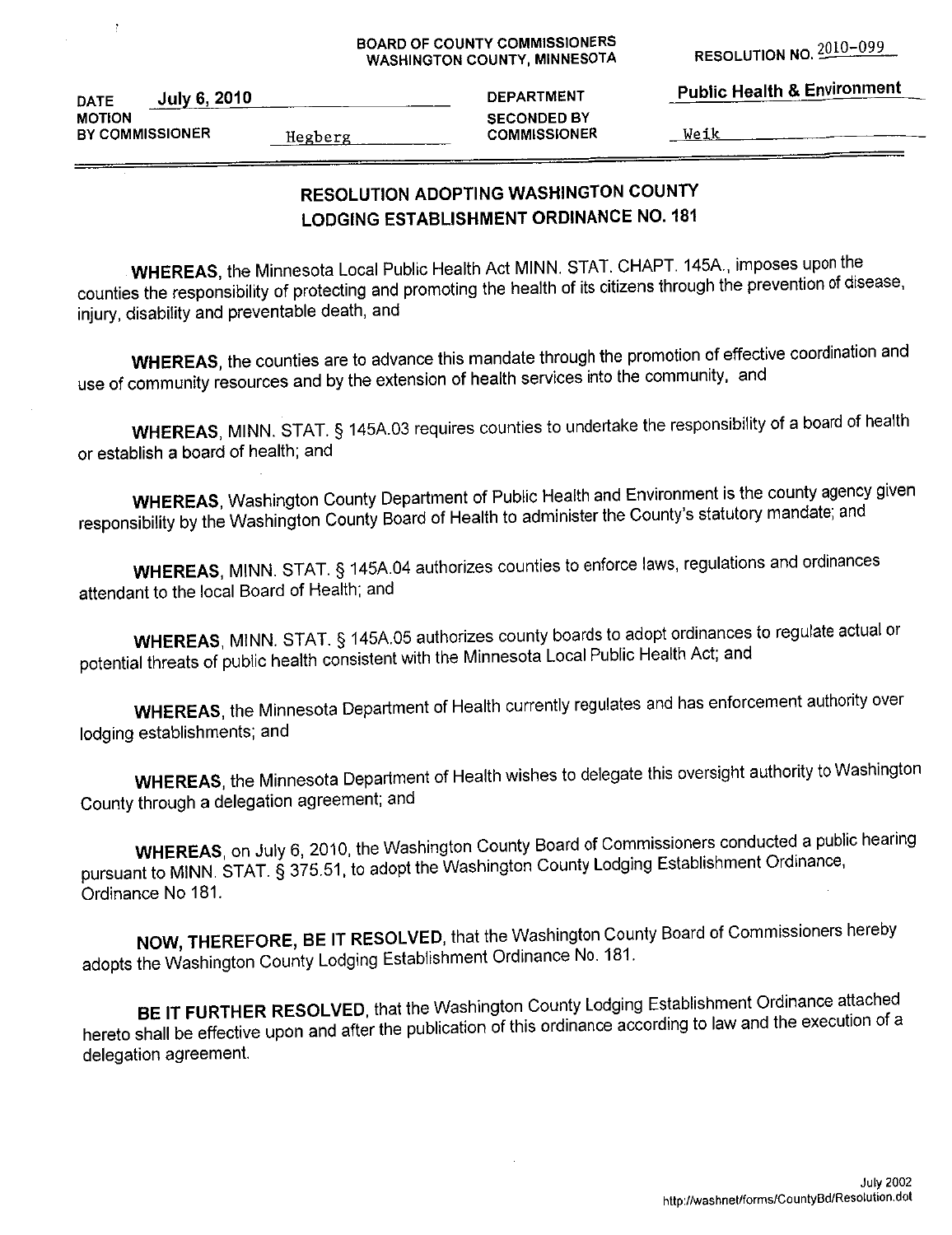ATTEST: COUNTY ADMINISTRATOR

 $\ddot{\phantom{a}}$ 

 $\overline{\phantom{a}}$ 

CHAIRMAN, COUNTY BOARD

 $\bar{\gamma}$ 

|                  | YES | NО |
|------------------|-----|----|
| <b>HEGBERG</b>   | x   |    |
| <b>KRIESEL</b>   |     |    |
| <b>PETERSON</b>  | х   |    |
| <b>PULKRABEK</b> | x   |    |
| <b>WEIK</b>      | x   |    |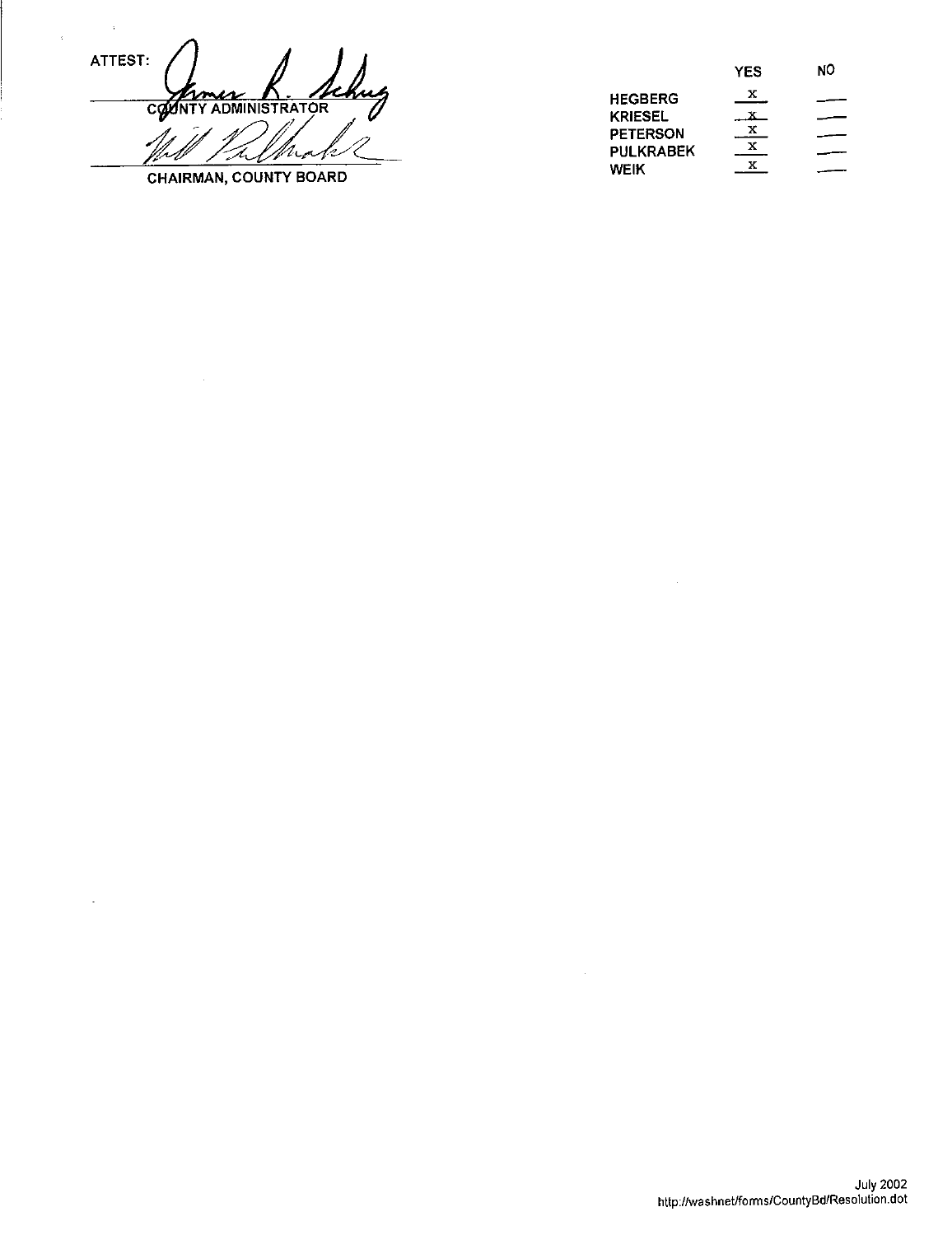## WASHINGTON COUNTY - LODGING ESTABLISHMENT ORDINANCE **TABLE OF CONTENTS**

| $\mathbf{1}$ |
|--------------|
| $\mathbf{1}$ |
| $\mathbf{1}$ |
| 1            |
| 5            |
| 5            |
| 5            |
| 5            |
| 5            |
| 5            |
| 5            |
| 5            |
| 6            |
| 6            |
| 6            |
| 6            |
| 6            |
| 6            |
| 6            |
| 6            |
| 6            |
| 7            |
| 7            |
| 7            |
| 7            |
| 7            |
| 7            |
| 7            |
| 7            |
| 8            |
| 8            |
| 8            |
| 8            |
| 8            |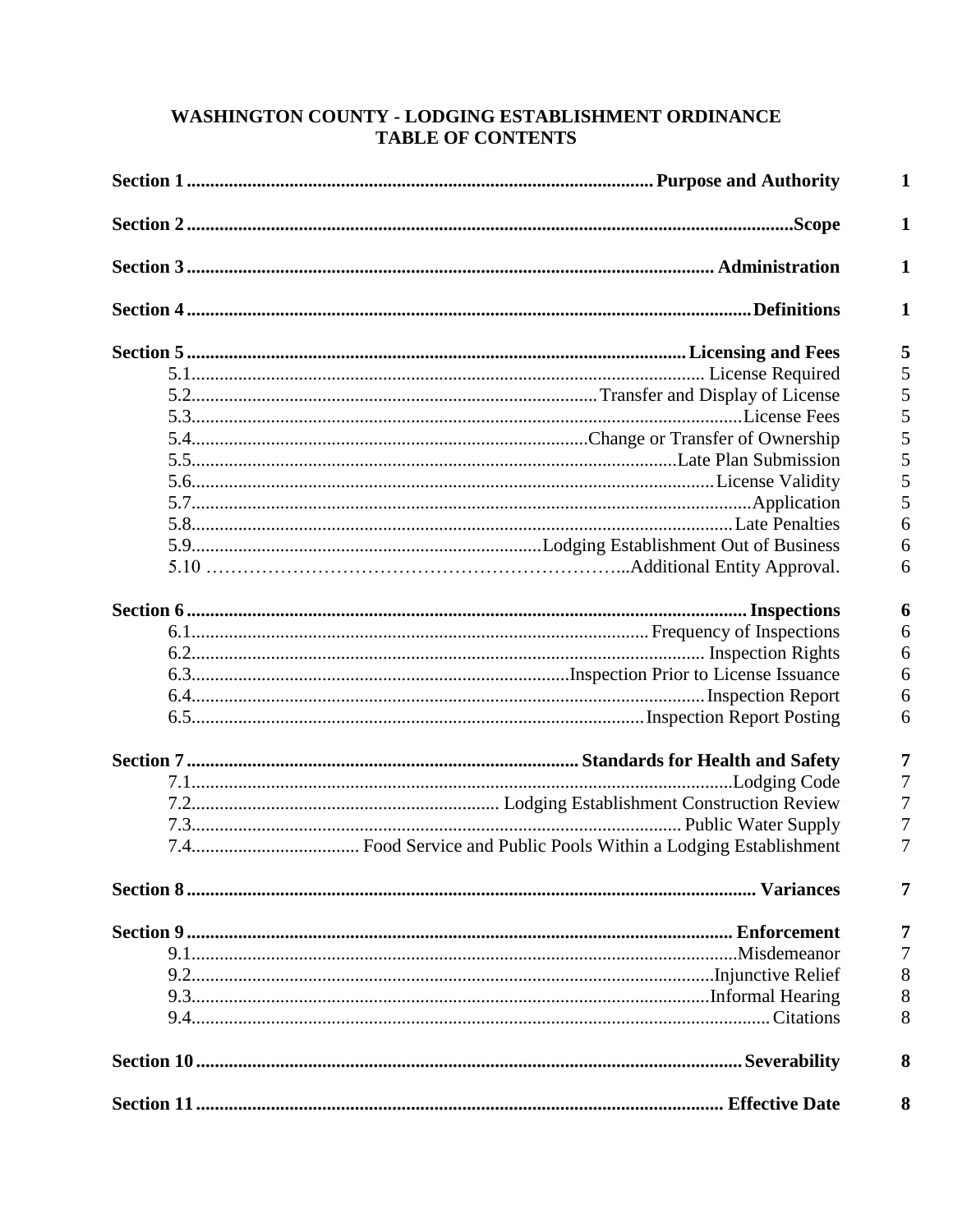# **Lodging Establishment Ordinance for Washington County**

#### **Section 1 Purpose and Authority**

- **1.1** The purpose of this Ordinance is to establish standards and authority to protect the public health, safety, and general welfare of the people of Washington County pursuant to powers granted under Minnesota Statutes, Chapters 145A, 157, 327, and 375 as now constituted and from time to time amended. The general objectives of this Ordinance include the following:
- (1) Provide a minimum standard for the design, construction, operation and maintenance of Lodging Establishments;
- (2) Correct and prevent conditions that may adversely affect persons utilizing Lodging Establishments; and
- (3) Meet consumer expectations for the quality and safety of Lodging Establishments.
- **1.2** This Ordinance establishes the minimum standards, as defined in Minnesota Statutes, Chapter 157 and 327, Minnesota Rules, Chapter 4625, and this Ordinance, for the design, construction, operation and maintenance of Lodging Establishments located in Washington County, so that health and safety hazards are minimized. Whenever, and if, this Ordinance conflicts with other applicable laws, regulations and Ordinances, the most restrictive shall prevail.
- **1.3** A Lodging Establishment that meets the definition of a Public Water Supply must comply with Minnesota Rules, Chapter 4720 and the Safe Drinking Water Act (Minnesota Statutes, sections 144.381 to 144.387).

#### **Section 2 Scope**

**2.1** This Ordinance shall be applicable to all Lodging Establishments, as defined in Minnesota Statutes, section 157.15, within the scope of, Minnesota Rules, part 4625.0200, and this Ordinance, which are located in Washington County.

#### **Section 3 Administration**

- **3.1** This Ordinance shall be administered by the Washington County Department of Public Health and Environment, hereinafter referred to as the "Department" or the "Health Authority."
- **3.2** All of the provisions of the Washington County Administrative Ordinance shall apply as if fully set forth herein.

#### **Section 4 Definitions**

**4.1** For the purpose of this Ordinance, definitions of words, phrases, and terms used in this Ordinance shall be those set forth in Minnesota Statutes, Chapter 157, Minnesota Rules, Chapter 4625, and the Washington County Food Code Ordinance. The following words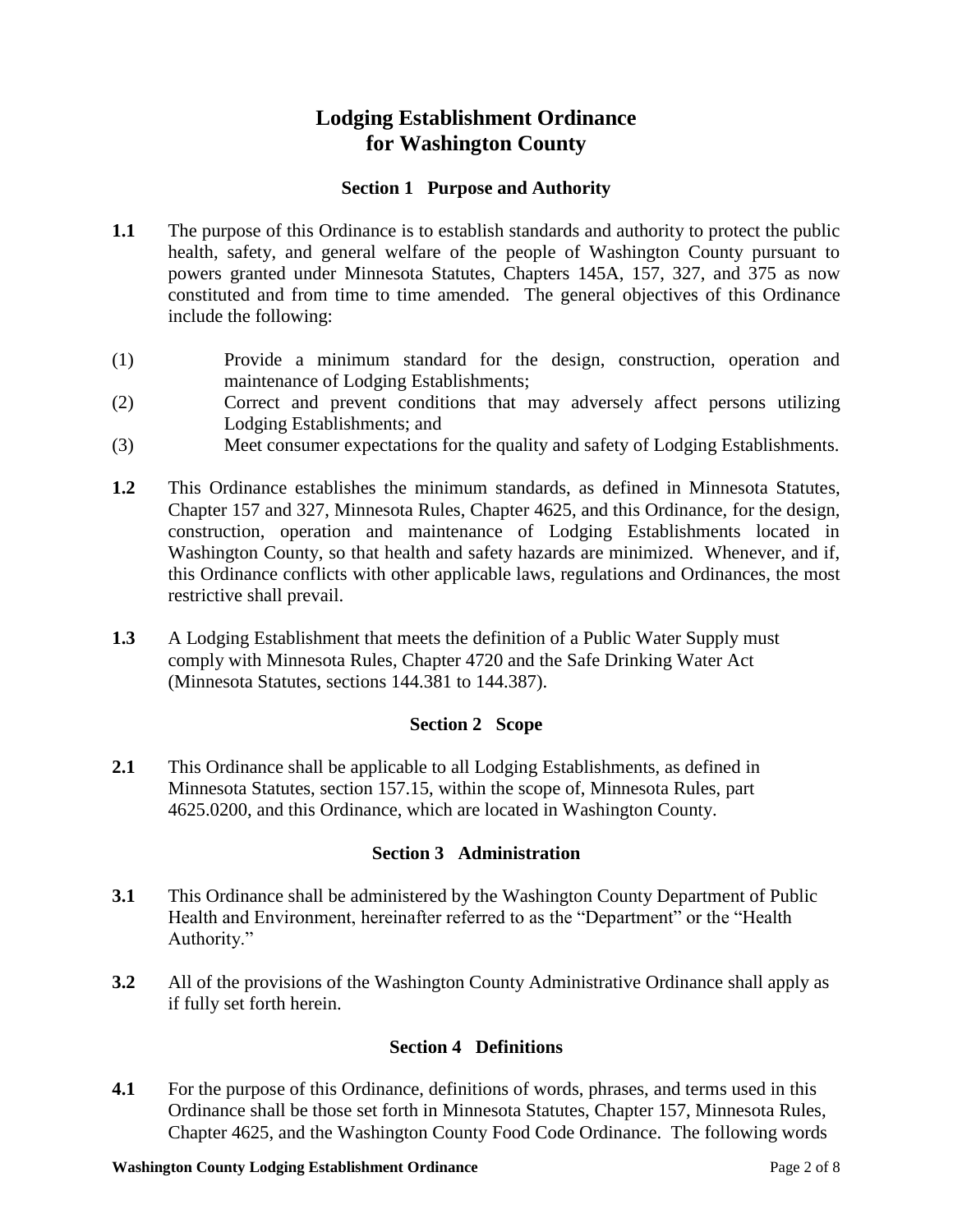shall have the following meanings:

- (1) **Approved** shall mean acceptable to the Health Authority following the Health Authority's determination as to conformity with established public health practices.
- (2) **Bed and Breakfast** shall mean a private home where sleeping accommodations are offered for one or more nights for Transient Use to no more than ten (10) persons; in addition, a breakfast meal is served on the premises.
- (3) **Boarding Establishment** shall mean a food and beverage service establishment where food or beverages, or both, are furnished to five (5) or more regular boarders, whether with or without sleeping accommodations, for periods of one week or more.
- (4) **Change or Transfer of Ownership** shall mean a legal transaction whereby the ownership of an establishment is changed from one person to another person. This transaction can occur by sale, exchange, repossession, or other legal means.
- (5) **Clean** shall mean the absence of dirt, grease, rubbish, garbage, and other offensive, unsightly, or extraneous matter.
- (6) **County** shall mean Washington County.
- (7) **County Board** shall mean the Washington County Board of Commissioners.
- (8) **Department** shall mean the Washington County Department of Public Health and Environment and shall be synonymous with the term "Health Authority."
- (9) **Good Repair** shall mean free of corrosion, breaks, cracks, chips, pitting, excessive wear and tear, leaks, obstructions and similar defects so as to constitute a good and sound condition.
- (10) **Health Authority** shall mean the Washington County Department of Public Health and Environment, its Director or other designated agent. The use of the term "Health Authority" shall be synonymous with the term "Department."
- (11) **Hotel or Motel** shall mean any building, structure, enclosure, or any part thereof used as, maintained as, advertised as, or held out to be a place where sleeping accommodations are furnished to the public and furnishing accommodations for periods of less than one week.
- (12) **Imminent Health Hazard** shall mean a significant threat or danger to health that exists when there is evidence to show that a product, practice, circumstance, or event creates a situation that requires immediate correction or cessation of operation.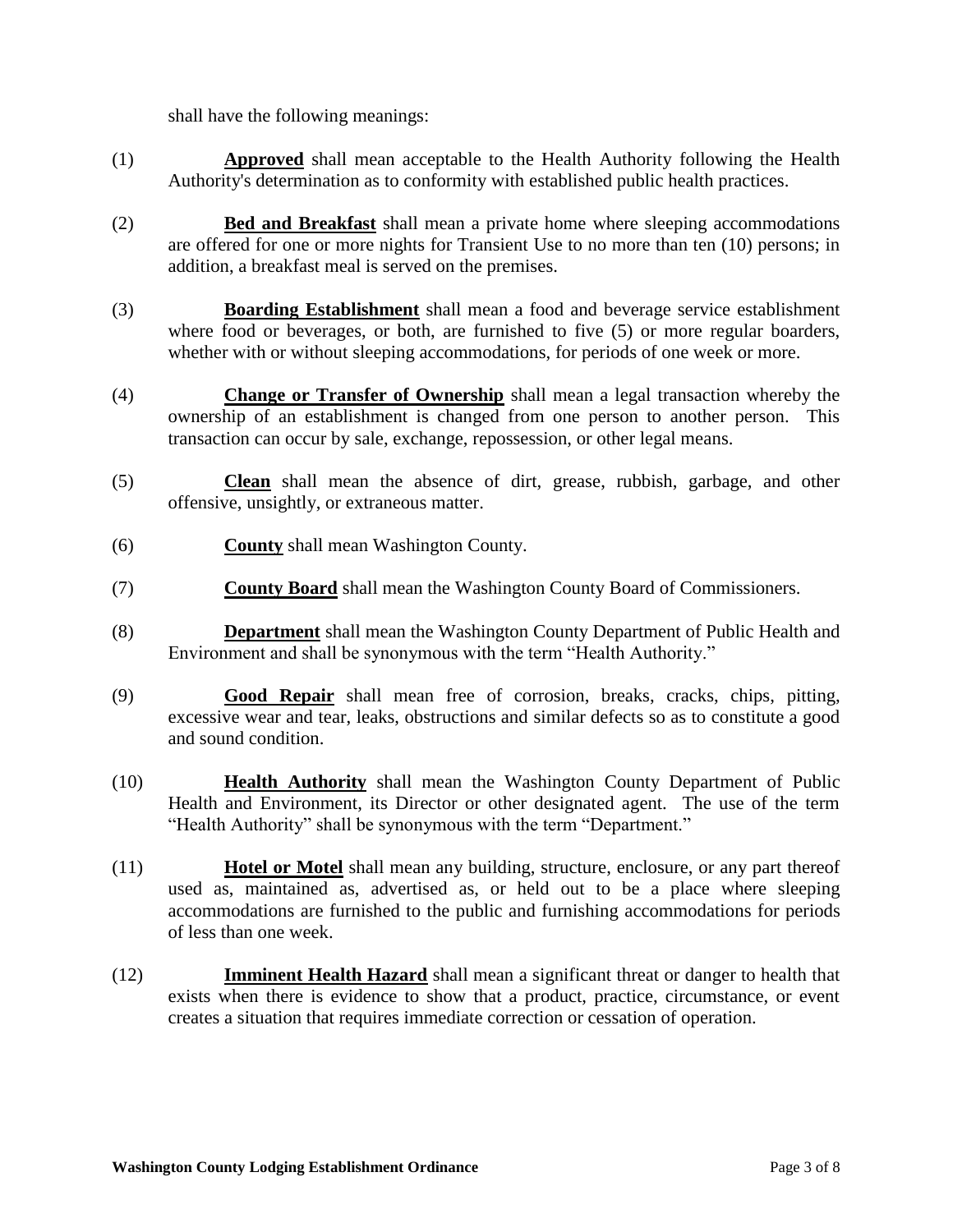- (13) **Licensee** shall mean the Person who has been given the authority by the issuance of a license by the County to establish, operate, manage, and/or maintain a facility or activity regulated by County Ordinances or as otherwise designated in the County Ordinance.
- (14) **Lodging Establishment** shall mean a building, structure, enclosure, or any part thereof use as, maintained as, advertised as, or held out to be a place where sleeping accommodations are furnished to the public as regular roomers, for periods of one week or more, and having five or more beds to let to the public.
- (15) **Person** shall mean an individual, firm, partnership, corporation, association, or other entity including the United States government, any interstate body, the state, and any agency, department, or political subdivision of the state.
- (16) **Public Water Supply** shall have the meaning given to "public water system" in the Federal Safe Drinking Water Act.
- (17) **Public Water System** shall mean a system for the provision to the public of water for human consumption through pipes or, after August 5, 1998, other constructed conveyances, if such system has at least fifteen (15) service connections or regularly serves an average of at least twenty-five (25) individuals daily at least sixty (60) days out of the year. Such term includes: any collection, treatment, storage, and distribution facilities under control of the operator of such system and used primarily in connection with such system; and any collection or pretreatment storage facilities not under such control which are used primarily in connection with such system. Such term does not include any "special irrigation district." A public water system is either a "community" water system" or a "non-community water system."
- (18) **Remodeling** shall mean an addition or change to the physical facility or an equipment installation that results from changes in the services or menu offered to the public. Remodeling does not include redecorating or cosmetic refurbishing.
- (19) **Resort** shall mean any building, structure, enclosure, or any part thereof, located on, or on property neighboring any lake, stream, skiing or hunting area, or any recreational area for purposes of providing convenient access thereto, kept, used, maintained, or advertised as, or held out to the public to be a place where sleeping accommodations are furnished to the public, and primarily to those seeking recreation for periods of one day, one week, or longer, and having for rent five or more cottages, rooms, or enclosures.
- (20) **Seasonal** shall mean an operation which is closed five (5) or more consecutive months of the year or more.
- (21) **Transient Use** shall mean that the persons using the facility are not regular boarders and that stays at the facility are temporary and generally for less than one (1) week.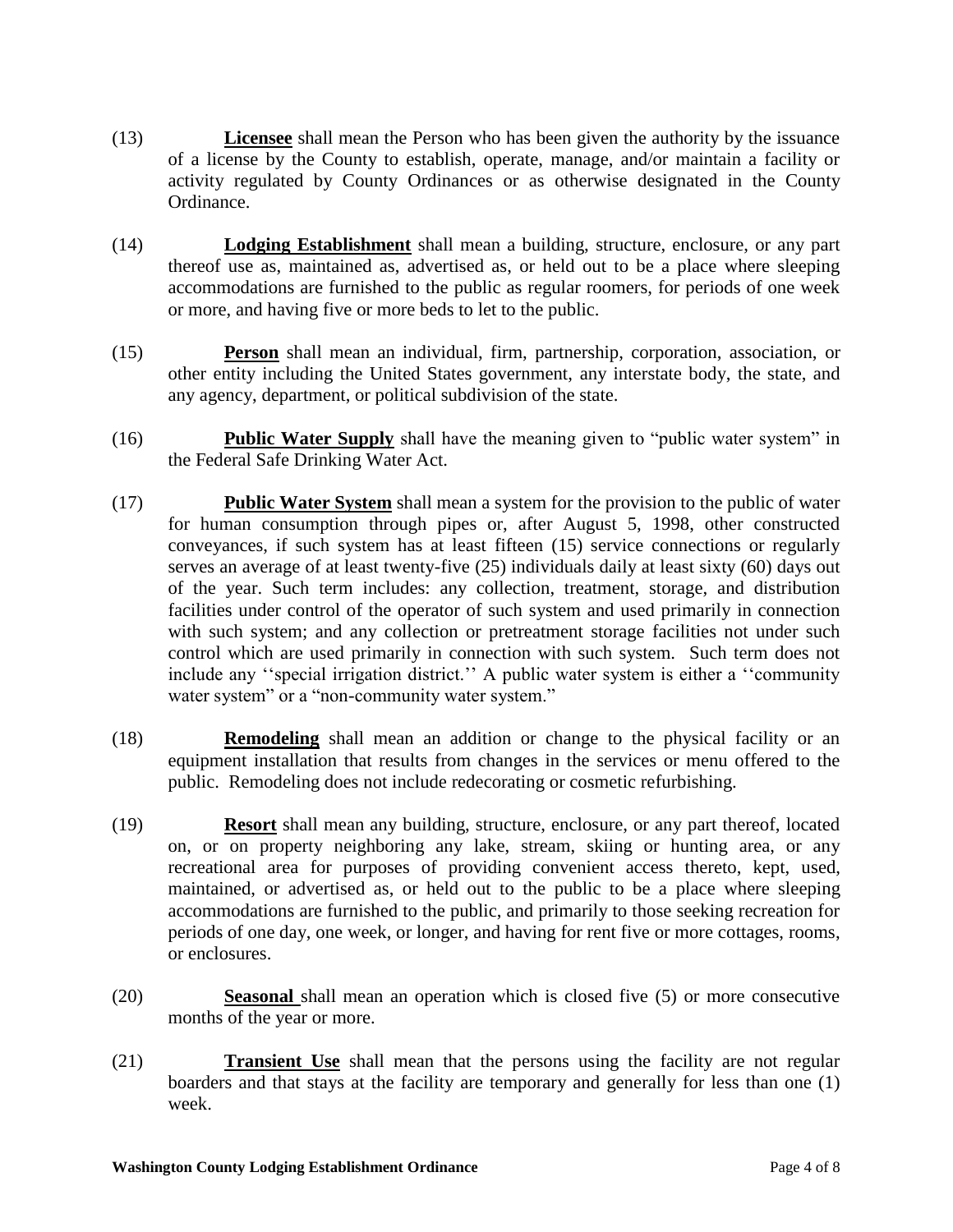- (22) **Usable Floor Space** shall mean all floor space in a sleeping room not occupied by closets, toilet rooms, showers or bathrooms.
- (21) **Variance** shall mean a modification or variation to the requirements of this Ordinance where it is determined that, by reason of exceptional circumstances, the strict enforcement of this Ordinance would cause unnecessary hardship.

#### **Section 5 Licensing and Fees**

- **5.1** No Person shall operate a lodging establishment, as defined in Minnesota Statutes, section 157.15 of the Washington County Food Code Ordinance, or this Ordinance, unless a license for the current year of the applicable type shall have been obtained pursuant to this Ordinance from the Health Authority.
- **5.2** Only a Person who complies with the requirements of this Ordinance shall be entitled to receive a license. Licenses shall not be transferable as to Person or place. The original copy of all licenses obtained for a lodging establishment shall be conspicuously located for public inspection.
- **5.3** Fees for licenses, plan reviews and other services shall be those established by the County Board. Additional fees may be charged for each additional service which is separate, distinct or unique, as determined by the Health Authority.
- **5.4** Lodging Establishments that Change Ownership or otherwise begin operations at various times during the year shall have their license fees prorated as follows:
- (1) Seventy-five percent (75%) of the total required license fees for establishments beginning operations on or after April 1, but before July 1;
- (2) Fifty percent (50%) of the total required license fees for establishments beginning operations on or after July 1, but before October 1;
- (3) Twenty-five percent (25%) of the total required license fees for establishments beginning operations on or after October 1, but on or before December 31.

This proration of license fees is applicable only to the total required license fee. It does not include any required plan review fees or other fees which may be applicable. Proration of fees does not apply to Lodging Establishments that operate on a Seasonal basis.

- **5.5** If the Health Authority receives plans and specifications for a Lodging Establishment less than thirty (30) calendar days before construction or Remodeling begins, fifty percent (50%) of the original plan review fee will be assessed for a late fee.
- **5.6** Licenses are valid through December 31 annually. License renewal applications shall be received by the Health Authority by December 1 of each year.
- **5.7** The application for licenses shall be made on forms furnished by the Health Authority and shall set forth the general nature of the business, the location, and other information as the Health Authority may require. The issuance of such licenses and their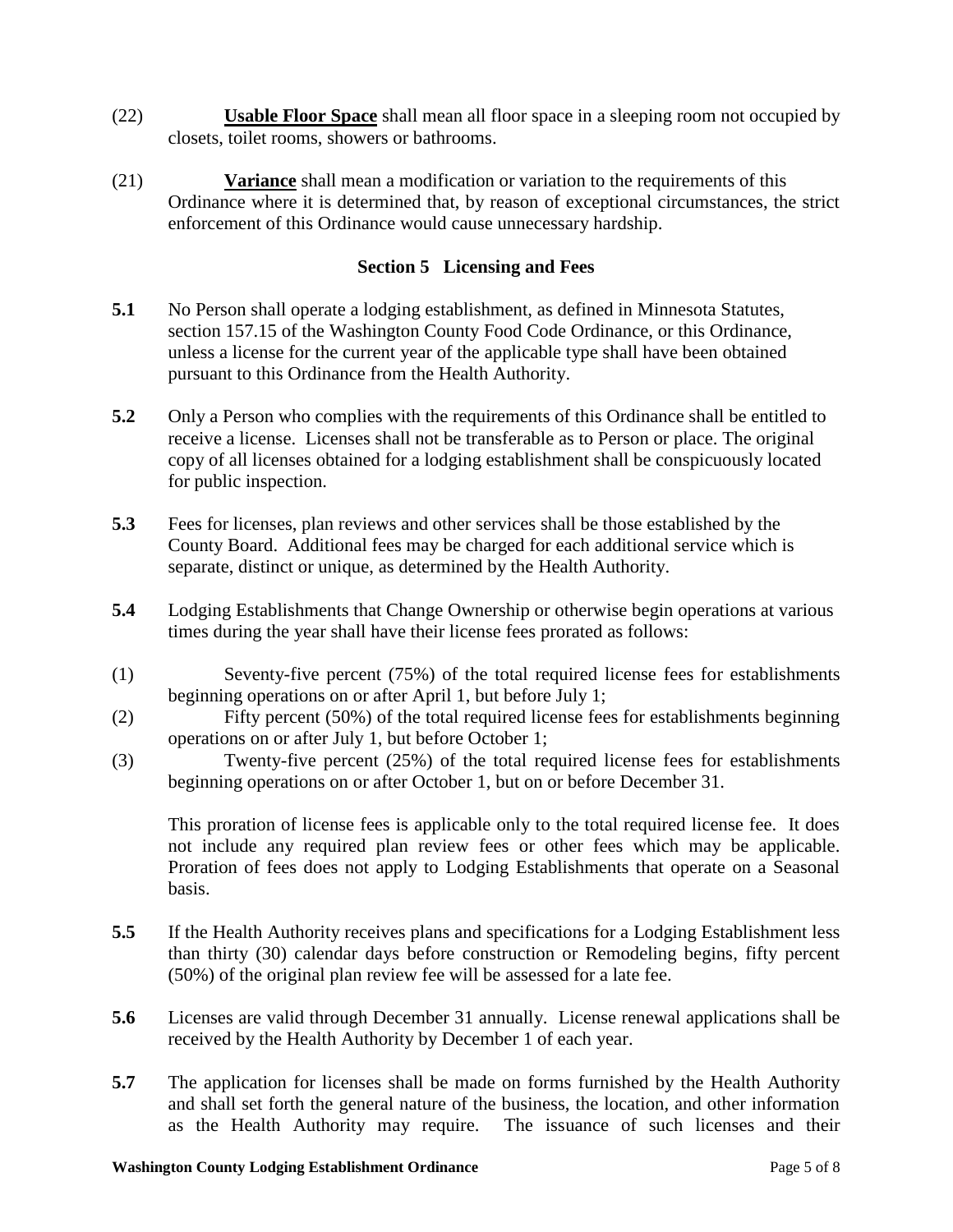maintenance, termination and administration shall be in accordance with and subject to all conditions of the Washington County Administrative Ordinance relative to the general requirements for licenses in Washington County.

- **5.8** Late penalty fees for Lodging Establishments shall be assessed as described in the Administrative Ordinance.
- **5.9** An existing Lodging Establishment that has been out of business for more than thirty (30) calendar days is considered a new establishment when re-opening with the same ownership and is subject to a pre-licensing inspection.
- **5.10** A license granted by the Department means that the requirements of the Department for conducting the licensed business have been met. There may be additional legal requirements, including requirements from other governmental entities that must be met in order to conduct the business. The granting of a license by the Department does not exempt the business from any additional legal requirements, nor does it mean those requirements have been met.

#### **Section 6 Inspections**

- **6.1** The Health Authority shall inspect licensed Lodging Establishments as frequently as necessary to ensure compliance with this Ordinance, but not less than the minimum frequency established by Minnesota Statutes 157.20.
- **6.2** The Health Authority shall have the right to enter and have access to the Lodging Establishment at any time during the conduct of business. No persons shall interfere with or hinder the Health Authority in the performance of its duties, or refuse to permit the Health Authority to make such inspections.
- **6.3** The Health Authority shall inspect each Lodging Establishment prior to issuing a license for a new establishment or Change of Ownership. A license shall not be issued until the corrections required by the Health Authority, as a result of the pre-licensing inspection, have been made to the satisfaction of the Health Authority.
- **6.4** Each inspection report may be posted by the Health Authority upon an inside wall of the Lodging Establishment, not in a public area, and such inspection report shall not be defaced or removed by any person except the Health Authority. The posting of the inspection report on the inside wall of the establishment shall constitute service of an official notification by the Health Authority. The Health Authority may, in lieu of posting such reports, deliver it in person to the Licensee or his authorized agent, or deliver it by certified or registered mail. A copy of the inspection report shall be filed with the records of the Health Authority with the name of the operator and owner.
- **6.5** All Licensees, owners or operators of Lodging Establishments having a report posted in the establishment or having received a report giving notification of one or more violations of this Ordinance shall correct or remove each violation in the length of time determined by the Health Authority. The length of time for the correction or removal of each such violation shall be noted on the inspection report. The failure to remove or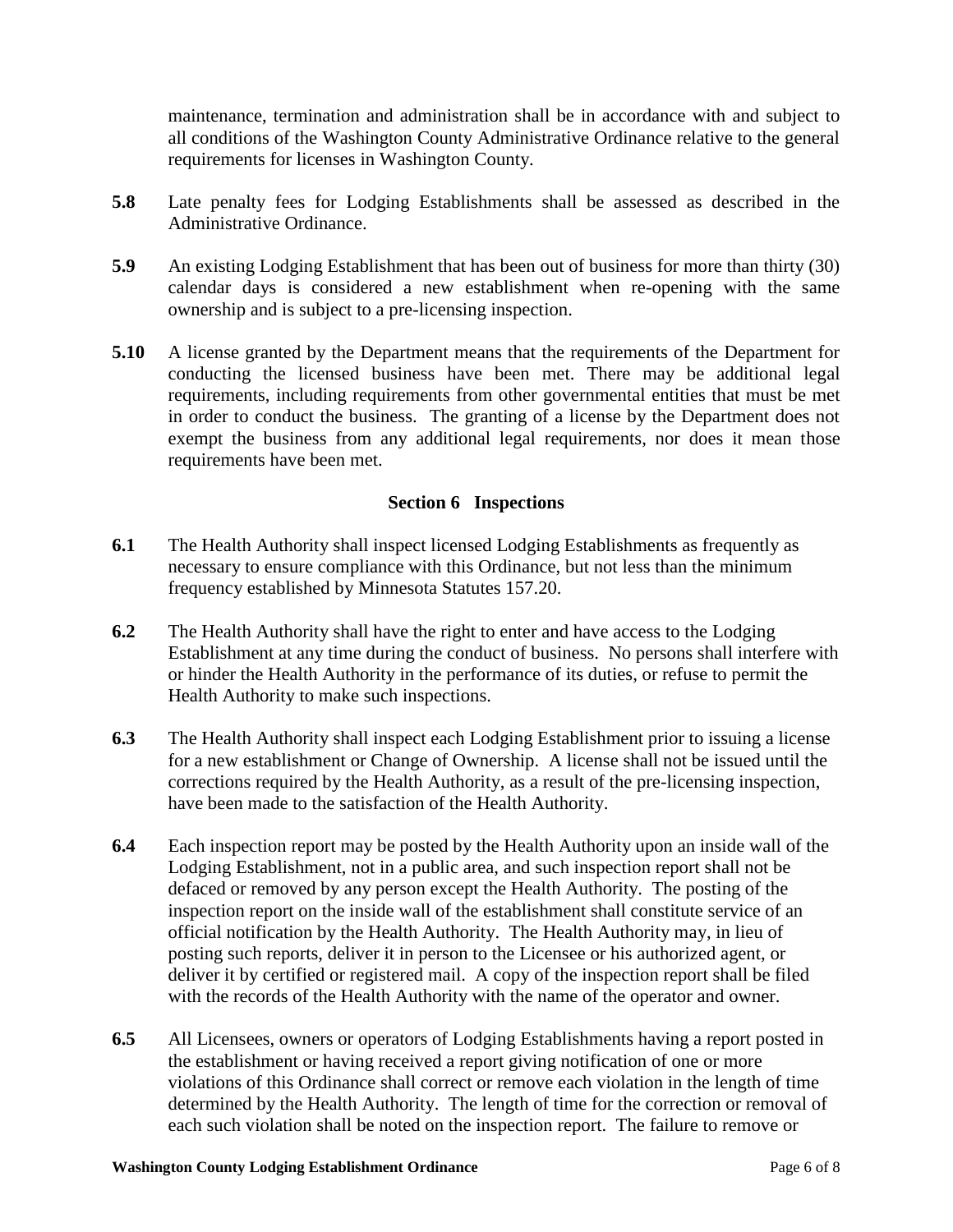correct each such violation within the time period noted on the inspection report shall constitute a separate violation of this Ordinance.

### **Section 7 Standards for Health and Safety**

- **7.1** Minnesota Rules, Chapter 4625, in effect on the effective date of this Ordinance, and all future revisions thereof, are hereby adopted by reference and made part of this Ordinance.
- **7.2** Whenever a Lodging Establishment is constructed or Remodeled or whenever an existing structure is converted to use as an establishment which would be licensed under the provisions of this Ordinance, properly prepared plans and specifications for each construction, Remodeling or conversion shall be submitted, along with the appropriate plan review fee, to the Health Authority for review and approval at least thirty (30) calendar days prior to the time that construction, Remodeling or conversion is begun. The plans and specifications shall indicate the proposed layout; mechanical, plumbing, and electrical specifications; construction materials and location; equipment specifications; and menu. The plans and specifications shall be submitted in the form requested by the Department. The Lodging Establishment shall be constructed and finished in accordance with the approved plans.
- **7.3** A Lodging Establishment that meets the definition of a Public Water Supply must comply with Minnesota Rules, Chapter 4720 and the Safe Drinking Water Act (Minnesota Statutes, sections 144.381 to 144.387).
- **7.4** Food service operations within a Lodging Establishment shall also comply with the Washington County Food Code Ordinance. Public Pools within a Lodging Establishment shall comply with the Washington County Public Pool Ordinance. Lodging establishments that have a Subsurface Sewage Treatment System shall also comply with the Washington County Subsurface Sewage Treatment System Ordinance.

## **Section 8 Variances**

- **8.1** A Variance from this Ordinance may be granted if it is deemed that the strict enforcement of any provision of the standards of the Ordinance would cause unnecessary hardship or that strict conformity with the standards would be unreasonable and impractical or not feasible under the circumstances. The Department may permit a Variance upon such conditions as it may prescribe for management consistent with the general purposes and intent of the applicable Ordinance and of all other applicable state and local regulations and laws.
- **8.2** Variances will be granted in accordance with the procedures defined in the Washington County Administrative Ordinance and Minnesota Rules, part 4717.7000, subpart 1 (D).

## **Section 9 Enforcement**

**9.1** Any Person who violates a provision of this County Ordinance shall be guilty of a misdemeanor and, upon conviction, shall be punished as provided by law. A separate